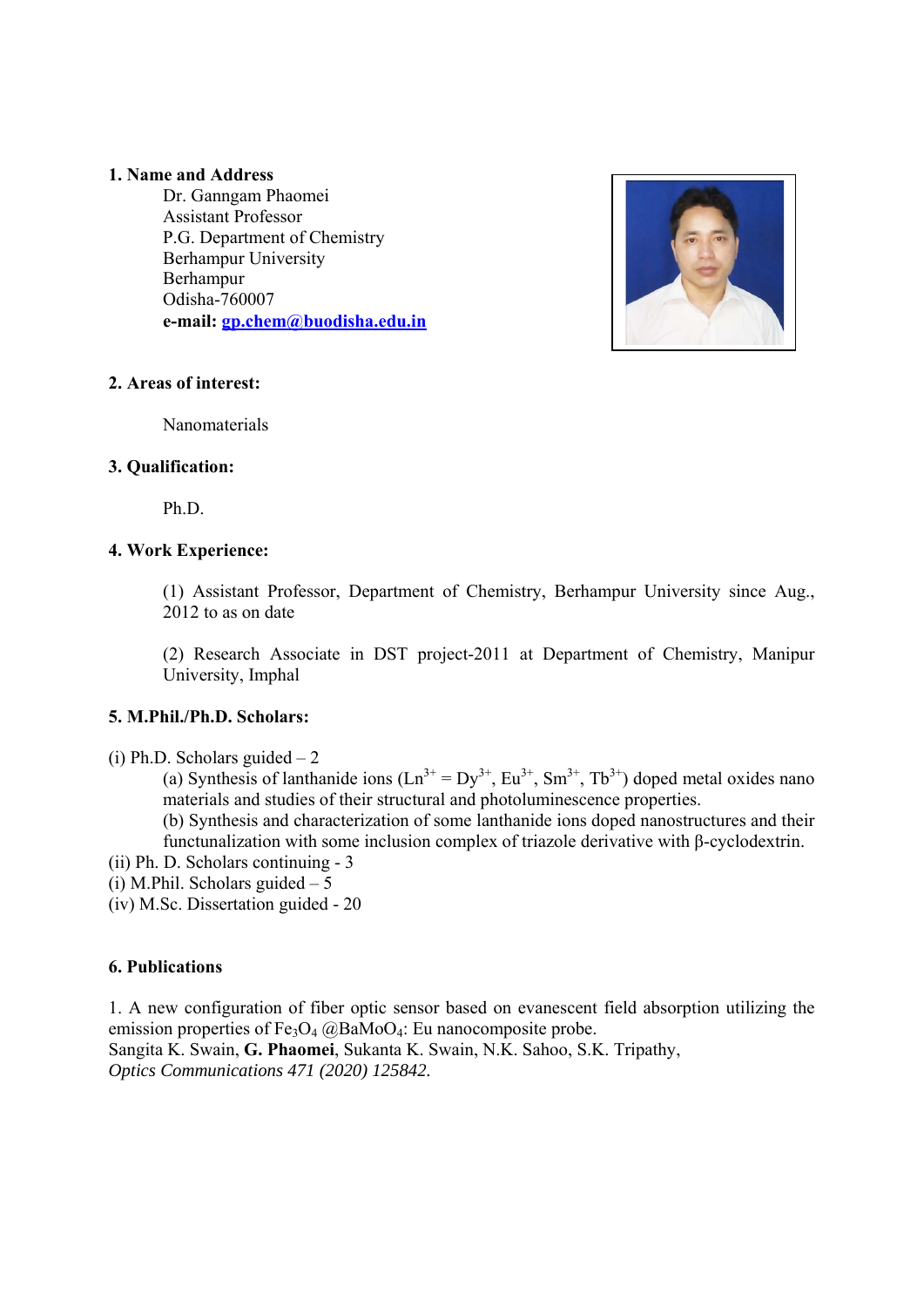2. Synthesis of Li<sup>+</sup> co-activated Ba<sub>5</sub>(PO<sub>4</sub>)<sub>3</sub>Cl:Eu<sup>3+</sup> Nanoparticles by Ethylene Glycol Route: A Photoluminescence Study.

Prabhati Kumari Mahapatro, **G. Phaomei**, Sagarika Pattnaik, Rajkumari Bindiya Devi, Ningombam Yaiphaba,

*Asian J. Res. Chem.* 2018, 2, 11.

3. Effect Of  $Li^+$ ,  $Mn^{2+}$ ,  $Mg^{2+}$ , And  $Bi^{3+}$  Co-Doping On Photoluminescence Properties Of  $BaMoo<sub>4</sub>:Dy<sup>3+</sup> Nanoparticles.$ 

**G. Phaomei** , P. Kumari Mahapatra , N. Yaiphaba , L. Behera, T. David, L. Rout, *J. Appl. Spect.*, 2018,85,531-537.

4. Green Synthesized Zinc Oxide (ZnO) Nanoparticles Induce Oxidative Stress and DNA Damage in Lathyrus sativus L. Root Bioassay System.

 Kamal K. Panda, Dambaru Golari, A. Venugopal, V. Mohan M. Achary, **G. Phaomei**, Narasimham L. Parinandi, Hrushi K. Sahu, and Brahma B. Panda, *Antioxidants*, 2017, 6, 35.

5. Polyvinyl polypyrrolidone attenuates genotoxicity of silvernanoparticles synthesized via green route, tested in Lathyrus sativus L. root bioassay.

Kamal K. Panda, V. Mohan M. Achary, **G. Phaomei**, Hrushi K. Sahu, Narasimham L. Parinandi, Brahma B. Panda,

*Mutation Research*, 806, 11–23. (2016).

6. Ce3+ sensitize RE3+ (RE=Dy, Tb, Eu, Sm) doped LaPO4 nanophosphor with white emission tenability.

**G. Phaomei** and N. Yaiphaba, *Adv. Nano. Res.*, 3, 2, 55-66, 2015.

7. Luminescence behavior of  $\text{YVO}_4:\text{Dy}^{3+}$  phosphors with enhanced photoluminescence on codoping  $Bi^{3+}$  ions.

Ch. Victory Devi, **G. Phaomei** , N. Yaiphaba, N. Rajmuhon Singh, *Journal of Alloys and Compounds,* 583 (2014) 259–266

8. Effect of solvent on luminescence properties of re-dispersible LaF<sub>3</sub>:Ln<sup>3+</sup> (Ln<sup>3+</sup>=Eu<sup>3+</sup>, Dy<sup>3+</sup>,  $Sm^{3+}$  and  $Tb^{3+}$ ) nanoparticles.

**G. Phaomei**, W. Rameshwor Singh *Journal of Rare Earths*, 31 (**2013**) 347-355.

9. Blue andgreenemissionfromCe<sup>3+</sup> and  $\text{Tb}^{3+}$  co-doped Y2O3 nanoparticles. Romeo Singh Loitongbam, W. Rameshwor Singh, **G. Phaomei**, N. Shanta Singh, *Journal of Luminescence*140 (**2013**) 95–102.

10. Water driven enhanced photoluminescence of Ln  $(=Dy^{3+}, Sm^{3+})$  doped LaVO<sub>4</sub> nanoparticles and effect of  $Ba^{2+}$  co-doping. Reena Okram, **G. Phaomei**, N. Rajmuhon Singh *Materials Science and Engineering: B*, 178, (2013) 409-416.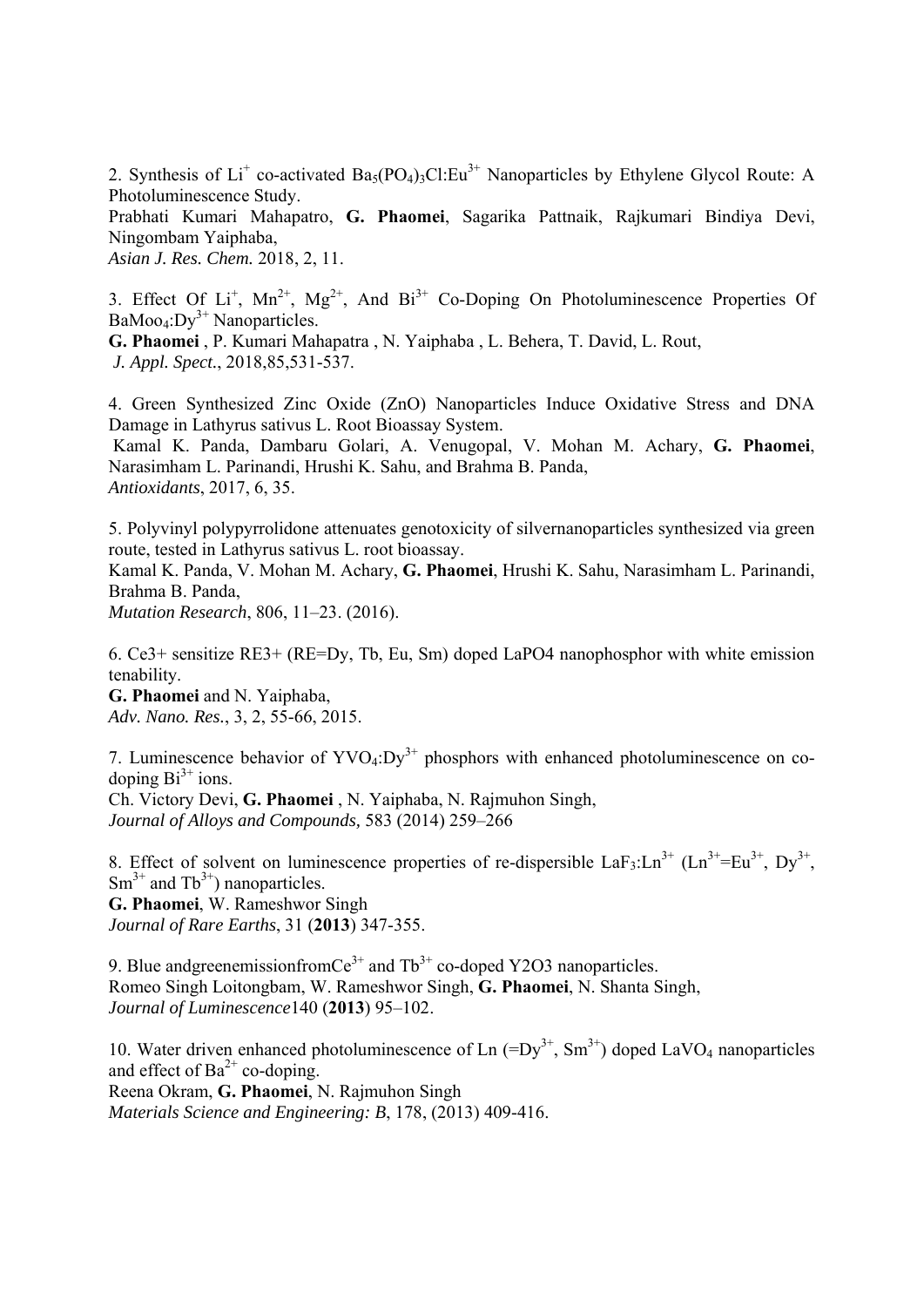11. Luminescence properties of  $Ce^{3+}$  co-activated LaPO<sub>4</sub>:Dy<sup>3+</sup> nanorods prepared in different solvents and tunable blue to white light emission from Eu3+ co-activated  $LaPO<sub>4</sub>:Dv<sup>3+</sup>, Ce<sup>3+</sup>$ . **G. Phaomei**, W. Rameshwor Singh, N. Shant Singh, R. S. Ningthoujam *Journal of Luminescence* 134 (2013) 649–656

12. Re-dispersion and film formation of GdVO<sub>4</sub>:  $\text{Ln}^{3+}$  ( $\text{Ln}^{3+}$  =  $\text{Dy}^{3+}$ ,  $\text{Eu}^{3+}$ ,  $\text{Sm}^{3+}$ ,  $\text{Tr}^{3+}$ ) nanoparticles: particle size and luminescence studies.

N. Shanta Singh, R. S. Ningthoujam, **G. Phaomei**, S. Dorendrajit Singh, A. Vinu and R. K. Vatsa

*Dalton Transactions,* 2012,41, 4404-4412

13. Synthesis of re-dispersible  $Ce^{3+}$  co-doped LaPO<sub>4</sub>:Tb<sup>3+</sup> nanorods and effects of concentrations of  $Ce^{3+}$  or Tb<sup>3+</sup> and reaction medium on luminescence properties: luminescence switching behavior through redox reaction and polymer films.

**G. Phaomei**, R. S. Ningthoujam, W. Rameshwor Singh, Romeo Singh Loitongbam, Naorem Shanta Singh, Ashutosh Rath, R. R. Juluri and R. K. Vatsa *Dalton Trans.*, 2011,40, 11571-11580.

14. Solvent effect in monoclinic to hexagonal phase transformation in LaPO<sub>4</sub>:RE (RE =  $Dv^{3+}$ ,  $\text{Sm}^{3+}$ ) nanoparticles: Photoluminescence study.

**G. Phaomei**, W. Rameshwor Sing, R.S. Ningthoujam, *Journal of Luminescence* 131 (2011) 1164–1171.

15. Low temperature synthesis and luminescence properties of re-dispersible  $Eu^{3+}$  doped LaPO<sub>4</sub> nanorods by ethylene glycol route.

**G. Phaomei**, R.S. Ningthoujam, W. Rameshwor Singh, Naorem Shanta Singh, M. Niraj Luwang, R. Tewari, R.K. Vatsa.

*Optical Materials* 32 (2010) 616- 622.

# **7. Research funded projects:**

1. Principal Investigator, Synthesis of magnetic, Luminescent nanoparticles for drugs delivery application, OURIIP-SEED FUND, Govt. of Odisha, 4.8 Lakhs, 2021-23,

2. Group Member, Nanoscience and Technology for the Development of Sensor, Centre of Excellence, Berhampur University, OHEPEE, Govt. of Odisha, 300 Lakhs, 2019-24.

#### **8. University Administration:**

- 1. Coordinator DEC, Chemistry, 2017-
- 2. Assistant Superintendent, Ansupa Ladies', Hostel 2018-2020.
- 3. Superintendent, 6th Boy's Hostel, 2021-2023.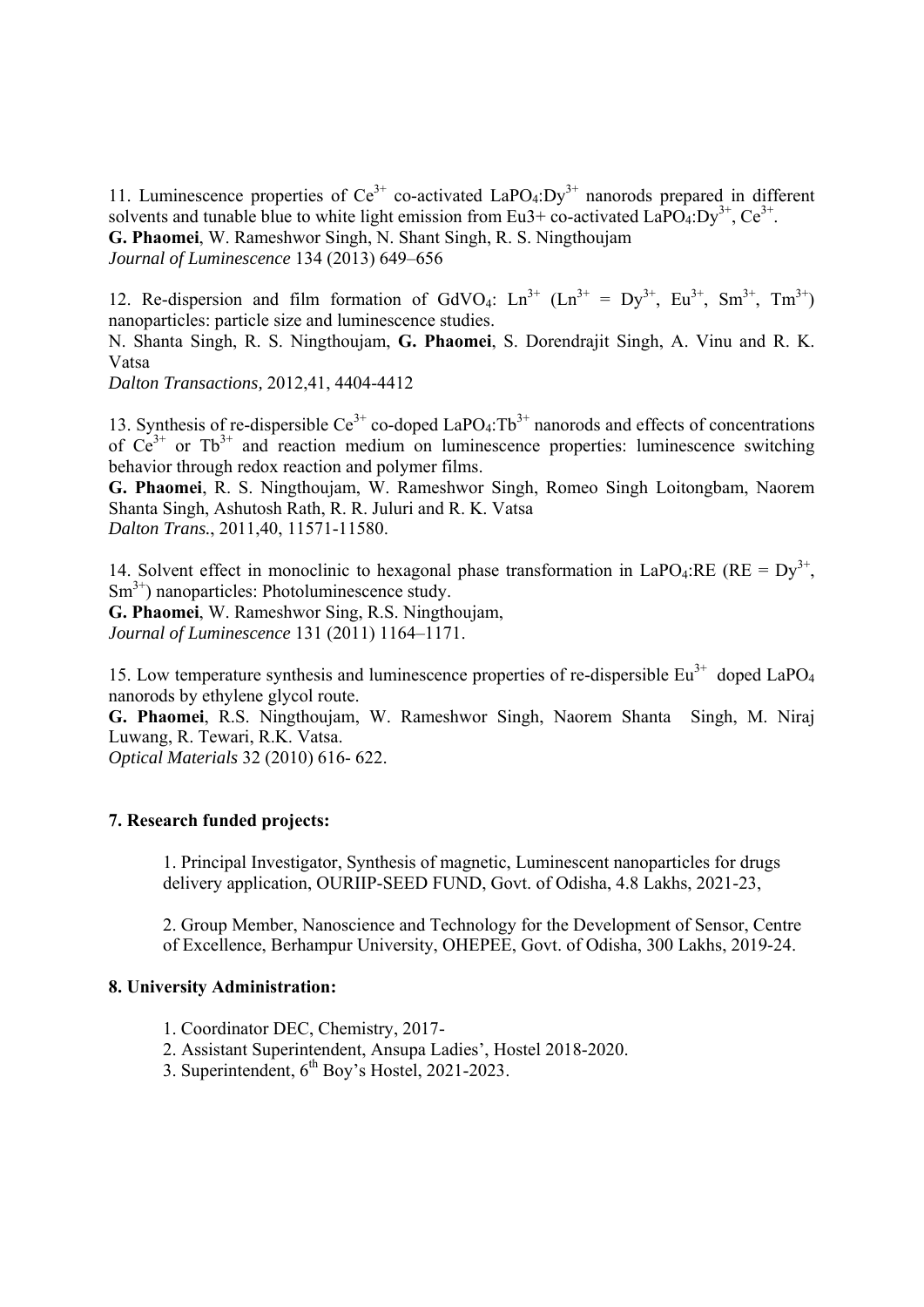#### **9. Member of Committees in University and outside**

- 1. Member, Board of Studies, Chemistry 2020.
- 2. Member, Board of Studies, Rayagada College, 2017
- 2. Member, DRDC, Chemistry 2020.
- 3. Member, Centre of Excellence, Berhampur University.

#### **7. Conferences/Orientations/Refreshers/short term courses attended**

1. β-cyclodextrin functionalise Fe<sub>3</sub>O<sub>4</sub>@BaMoO<sub>4</sub>:Eu luminescent magnetic nanoparticles for application as a drug carriers, International E-Conference on New frontiers in Science and technology, Research Institute of Science and Technology, Manipur,  $9<sup>th</sup>$  to  $11<sup>th</sup>$  July, 2020.

2. Luminescent magnetic nanoparticles of Molybedate substrate for drug carrier, National conference on Organic Synthesis, Berhampur University, 2<sup>nd</sup> to 3<sup>rd</sup> March 2020.

3. Fabrication of magnetic  $Fe_3O_4@BaMoO_4:Dv$  hybrid nanophosphor and

Cotanine loading: A luminescence study, International Conference on Chemical and Biological Sciences in Drug Discovery, Department of Chemistry, Berhampur University, Odisha,  $7<sup>th</sup> - 9<sup>th</sup>$ . March, 2019.

4. Luminescent Magnetic nano particles Fe3O4@BaMoO4:Dy for biomedical application. 22<sup>nd</sup> regional conference of Orissa Chemical Society, Kendrapara (Auto) College, odisha, 3<sup>rd</sup> Nov., 2019.

5. β-cyclodextrin functionalized Fe3O4@BaMoO4:Eu nano particles, loading and release of triazole derivative. National Seminar on Recent Advances in Functional Nano Matierials, Orissa Chemical Society, National Institute of Science and technology, Berhampur, Odisha, 23-24<sup>th</sup> Dec. 2018.

6. Recent advances in Nanotechnology, Departmental seminar., Kendrapara Autonomous college, Kendrapara, Odisha, 18/12/2018.

7. Fabrication of Magnetic Fe3O4@BaMoO4:Dy hybrid nanophosphor and SiO2 coating: A luminescence study., National Seminar cum workshop in nanoscience Hands on Training on Sophisticated Instrument., North Eastern Hill University, Shillong, 29<sup>th</sup> to 31 may, 2018.

8. Effect of co-doping metal ions size and charge on the photoluminescence property of BaMoO4:Dy3+, International Conference on Recent trends of chemical & Biological science in medicine, nature product and drug discovery, Berhampur University,  $3^{rd} - 5^{th}$  March, 2017.

9. Ce3+ sensitization of RE (RE=Dy, Tb, Eu, Sm) doped LaPO4 luminescence's for white emission, National Seminar on Recent Developments and Applications of Functional Materials,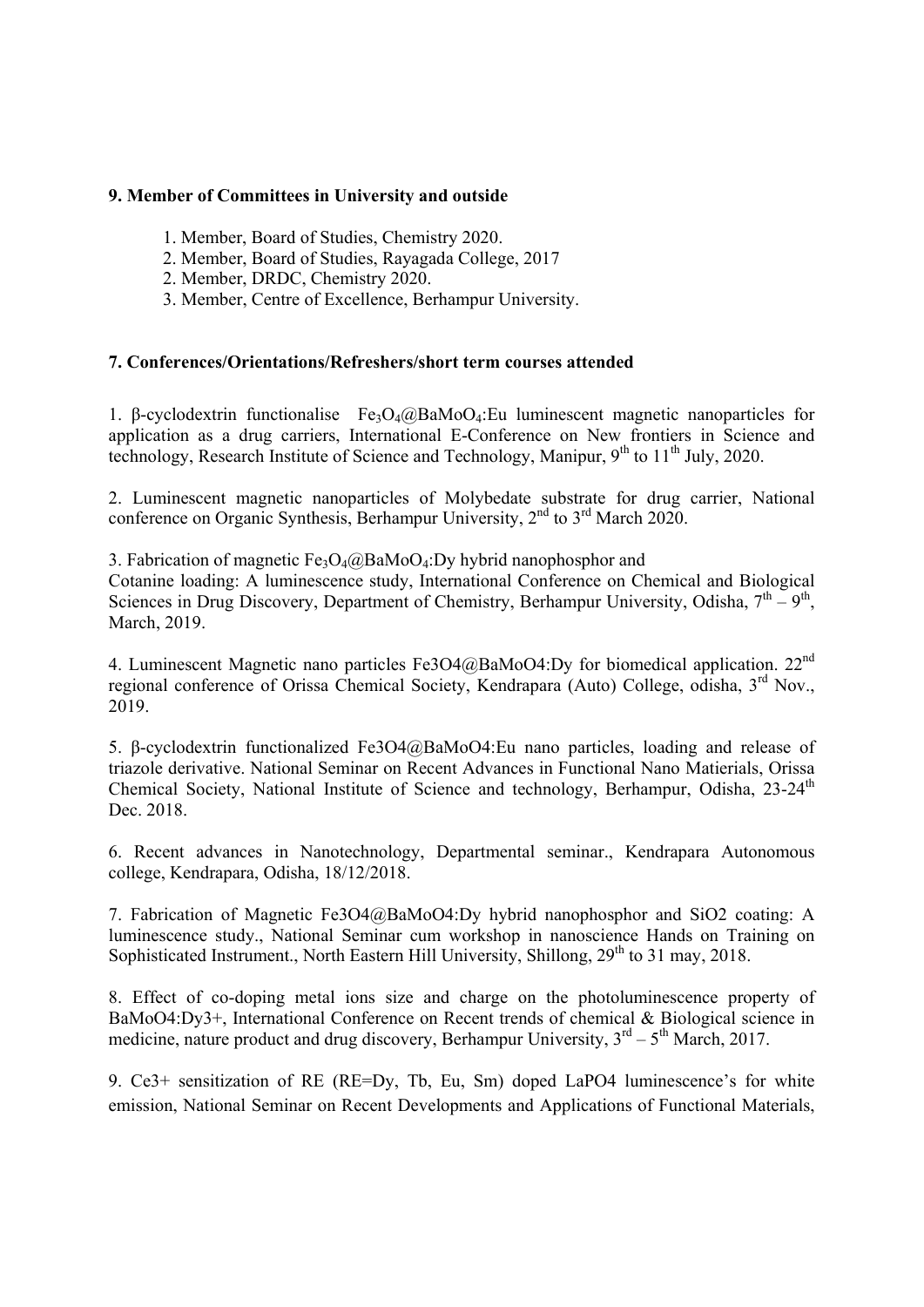Orissa Chemical Society, Centurion University of Technology and Management, Odisha, 23rd -  $24^{th}$  Dec., 2017.

10. Photoluminescence property of Bi3+ co-doped BaMoO4:Dy3+ nano material: Application to LED, a green and sustainable light, UGC sponsored one day Seminar on Environmental Protection: Concerns and avenues, Aska Science College, Aska, Odisha 28<sup>th</sup> Feb., 2017.

11. Photoluminescence property of Bi3+ co-doped BaMoO4:Dy3+ nano material: Application to LED, a green and sustainable light, National Seminar on Green Environment for sustainable development, T.S.D. Colleg, B.D. Pur , 23-24 July, 2016.

12. Refresher course in Biotechnology and allied Disciplines at Manipur University during 11 June, 2015 to 2 July, 2015.

13. Photoluminescent Nano Particles and its applications., National Conference on Frontiers of Research in Chemical Sciences, D.M. College of Science, Imphal,  $13<sup>th</sup>$ -14<sup>th</sup> March, 2015.

14. Tunable luminescence of Li+ co-doped Ba5(PO4)3Cl: Eu(2+, 3+) nano-particles, Natinal Seminar on Recent Advancement in Material Science, Deparment of Chemistry & Production Engineering, Veer Surendra Sai University of Technology, Sambalpur, Odisha, 23-24, August 2014.

15. Orientation Programme at Manipur University, during 25 Nov. to 24 Dec. 2013.

16. Effect of solvent on the photoluminescence properties of LaPO4 and LaF3 doped with rare earth ions  $(Ln3+ = Eu3+$ ,  $Dv3+$ ,  $Sm3+$ ,  $Tb3+$ ) nano-material, National Symposium on recent trends in Chemical Sciences, Department of Chemistry, Manipur University, Imphal, 22-23, March, 2013.

17. Synthesis of re-dispersible Tb3+ ions doped LaPO4 nanoparticles in ethylene glycol medium and its luminescence study, National Conference on nanomaterials and Co-ordination Chemistry, Department of Chemistry, Manipur University, Imphal, 26-27 March, 2010.

18. Re-dispersible LaPO4:Ln  $(Ln = Dy3 + Sm3)$  nanoparticles: Synthesis and luminescence properties., National Conference in Physics (PANE 2010), Department of Physics, Manipur University, Imphal, 5-6, Oct. 2010.

19. Solvent effect in monoclinic to hexagonal phase transformation in LaPO<sub>4</sub>:RE (RE =  $Dy^{3+}$ ,  $\text{Sm}^{3+}$ ) nanoparticles and white luminescence  $\text{Ce}^{3+}$  and  $\text{Eu}^{3+}$  co-activated LaPO<sub>4</sub>:Dy :